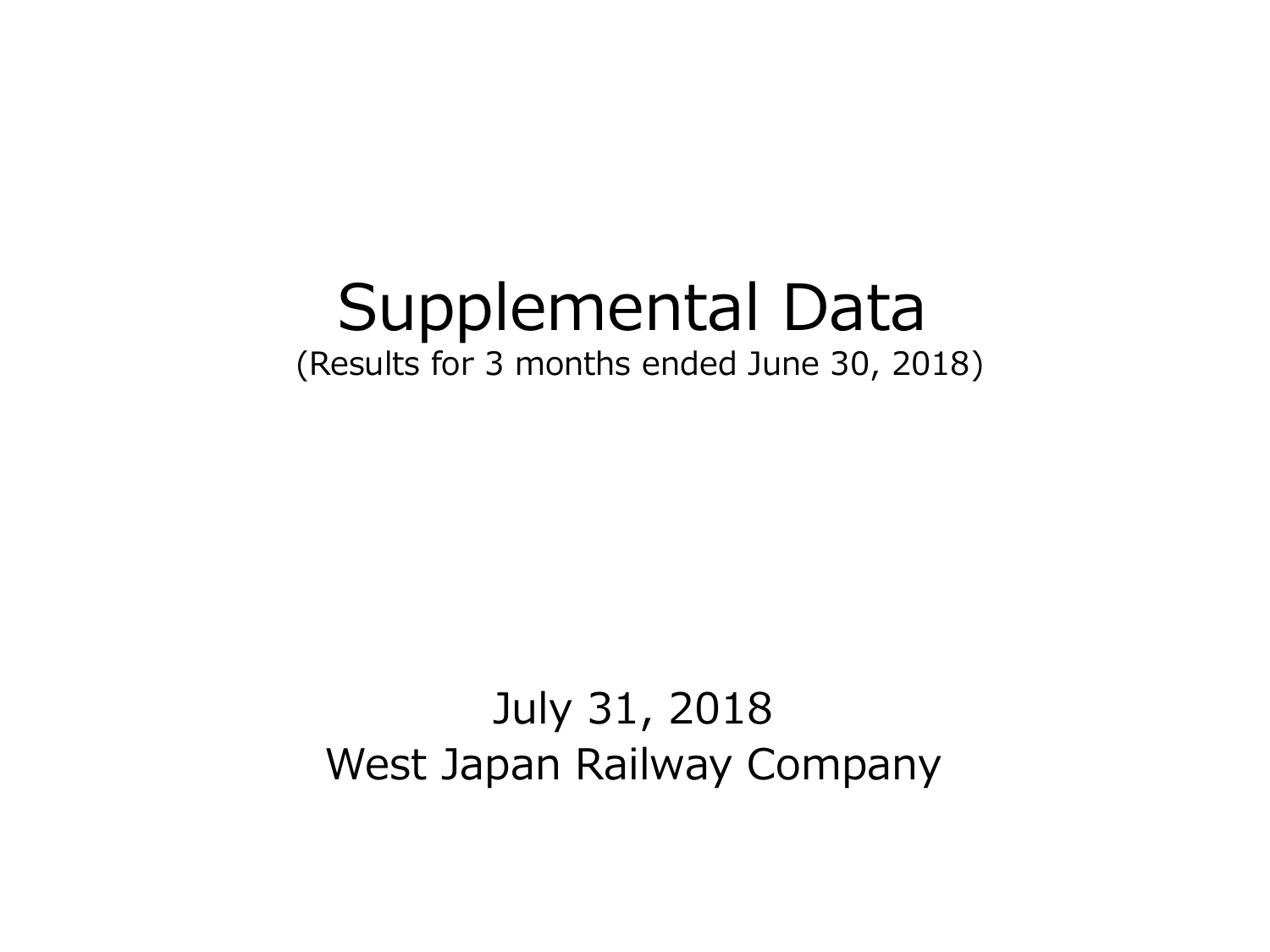

¥Billions

|                                         | 3 months<br>3 months        |                             | YoY                              |                          | Results                  | <b>Forecasts</b>                | YoY                              |                 |
|-----------------------------------------|-----------------------------|-----------------------------|----------------------------------|--------------------------|--------------------------|---------------------------------|----------------------------------|-----------------|
|                                         | ended<br>June 30, 2017<br>A | ended<br>June 30, 2018<br>B | Increase/<br>(Decrease)<br>$B-A$ | $\frac{0}{0}$<br>$B/A-1$ | FY2018.3<br>$\mathsf{C}$ | FY2019.3<br>As of July 31*<br>D | Increase/<br>(Decrease)<br>$D-C$ | $\%$<br>$D/C-1$ |
| [Consolidated]                          |                             |                             |                                  |                          |                          |                                 |                                  |                 |
| <b>Operating Revenues</b>               | 352.5                       | 361.1                       | 8.5                              | 2.4                      | 1,500.4                  | 1,525.5                         | 25.0                             | 1.7             |
| Operating Income                        | 54.7                        | 60.2                        | 5.4                              | 10.0                     | 191.3                    | 187.5                           | (3.8)                            | (2.0)           |
| Recurring Profit                        | 50.5                        | 56.4                        | 5.8                              | 11.7                     | 177.7                    | 174.0                           | (3.7)                            | (2.1)           |
| Profit attributable to owners of parent | 34.7                        | 38.5                        | 3.8                              | 11.0                     | 110.4                    | 111.0                           | 0.5                              | 0.5             |
| [Non-Consolidated]                      |                             |                             |                                  |                          |                          |                                 |                                  |                 |
| <b>Operating Revenues</b>               | 236.2                       | 239.5                       | 3.2                              | 1.4                      | 976.2                    | 988.0                           | 11.7                             | 1.2             |
| <b>Transportation Revenues</b>          | 211.0                       | 213.7                       | 2.6                              | 1.3                      | 867.8                    | 878.0                           | 10.1                             | 1.2             |
| <b>Operating Expenses</b>               | 189.7                       | 186.6                       | (3.1)                            | (1.7)                    | 831.9                    | 843.0                           | 11.0                             | 1.3             |
| Personnel costs                         | 54.9                        | 54.3                        | (0.6)                            | (1.1)                    | 221.4                    | 217.0                           | (4.4)                            | (2.0)           |
| Non personnel costs                     | 84.6                        | 84.1                        | (0.4)                            | (0.5)                    | 407.6                    | 426.5                           | 18.8                             | 4.6             |
| Energy costs                            | 10.5                        | 10.9                        | 0.3                              | 3.7                      | 44.0                     | 46.5                            | 2.4                              | 5.5             |
| Maintenance costs                       | 27.8                        | 26.4                        | (1.3)                            | (4.9)                    | 161.4                    | 172.5                           | 11.0                             | 6.8             |
| Miscellaneous costs                     | 46.2                        | 46.7                        | 0.5                              | 1.2                      | 202.1                    | 207.5                           | 5.3                              | 2.7             |
| Depreciation                            | 33.1                        | 31.6                        | (1.4)                            | (4.4)                    | 136.8                    | 136.5                           | (0.3)                            | (0.2)           |
| Operating Income                        | 46.5                        | 52.9                        | 6.4                              | 13.8                     | 144.3                    | 145.0                           | 0.6                              | 0.4             |
| Recurring Profit                        | 42.0                        | 49.8                        | 7.7                              | 18.4                     | 128.6                    | 131.0                           | 2.3                              | 1.8             |
| Net Income                              | 29.1                        | 34.9                        | 5.8                              | 20.0                     | 80.7                     | 89.5                            | 8.7                              | 10.8            |

Note: Figures in bracket ( ) are negative values.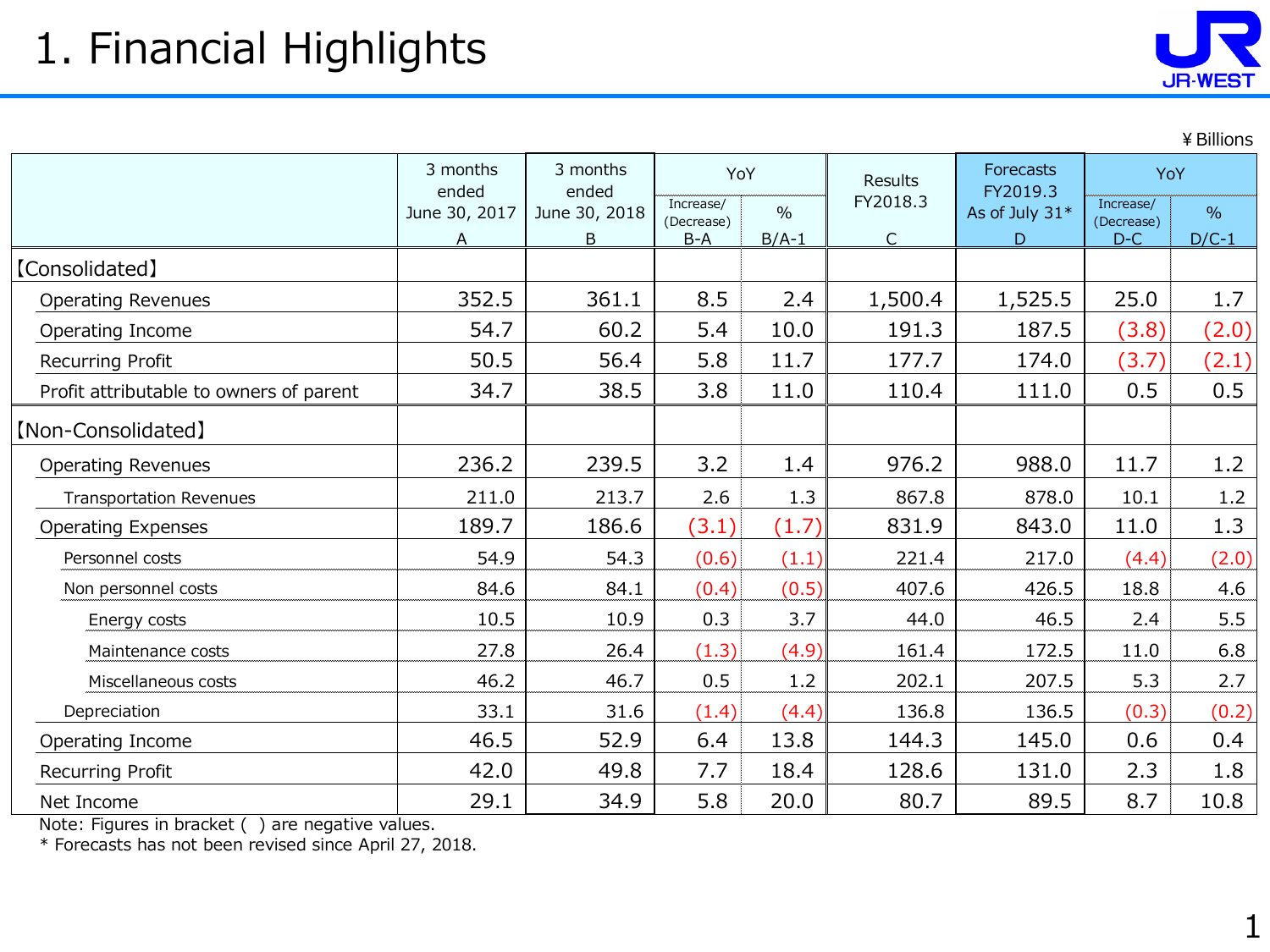## 2. Non-Consolidated Financial Results and Forecasts



|                                     |                   |                   |                         |                          |              |                              |                          | ¥ Billions               |
|-------------------------------------|-------------------|-------------------|-------------------------|--------------------------|--------------|------------------------------|--------------------------|--------------------------|
|                                     | 3 months<br>ended | 3 months<br>ended | YoY                     |                          | Results      | <b>Forecasts</b><br>FY2019.3 | YoY                      |                          |
|                                     | June 30, 2017     | June 30, 2018     | Increase/<br>(Decrease) | $\frac{0}{0}$            | FY2018.3     | As of July 31*               | Increase/<br>(Decrease)  | $\frac{9}{6}$            |
|                                     | A                 | B                 | $B-A$                   | $B/A-1$                  | $\mathsf{C}$ | D                            | $D-C$                    | $D/C-1$                  |
| Operating Revenues                  | 236.2             | 239.5             | 3.2                     | 1.4                      | 976.2        | 988.0                        | 11.7                     | 1.2                      |
| Transportation revenues             | 211.0             | 213.7             | 2.6                     | 1.3                      | 867.8        | 878.0                        | 10.1                     | 1.2                      |
| Other                               | 25.2              | 25.8              | 0.6                     | 2.5                      | 108.4        | 110.0                        | 1.5                      | 1.5                      |
| <b>Operating Expenses</b>           | 189.7             | 186.6             | (3.1)                   | (1.7)                    | 831.9        | 843.0                        | 11.0                     | 1.3                      |
| Personnel costs                     | 54.9              | 54.3              | (0.6)                   | (1.1)                    | 221.4        | 217.0                        | (4.4)                    | (2.0)                    |
| Non personnel costs                 | 84.6              | 84.1              | (0.4)                   | (0.5)                    | 407.6        | 426.5                        | 18.8                     | 4.6                      |
| Energy costs                        | 10.5              | 10.9              | 0.3                     | 3.7                      | 44.0         | 46.5                         | 2.4                      | 5.5                      |
| Maintenance costs                   | 27.8              | 26.4              | (1.3)                   | (4.9)                    | 161.4        | 172.5                        | 11.0                     | 6.8                      |
| Miscellaneous costs                 | 46.2              | 46.7              | 0.5                     | 1.2                      | 202.1        | 207.5                        | 5.3                      | 2.7                      |
| Rental payments, etc.               | 7.5               | 6.7               | (0.7)                   | (10.0)                   | 30.2         | 27.5                         | (2.7)                    | (9.0)                    |
| Taxes                               | 9.5               | 9.6               | 0.1                     | 1.3                      | 35.7         | 35.5                         | (0.2)                    | (0.7)                    |
| Depreciation                        | 33.1              | 31.6              | (1.4)                   | (4.4)                    | 136.8        | 136.5                        | (0.3)                    | (0.2)                    |
| Operating Income                    | 46.5              | 52.9              | 6.4                     | 13.8                     | 144.3        | 145.0                        | 0.6                      | 0.4                      |
| Non-operating revenues and expenses | (4.4)             | (3.1)             | 1.3                     | (29.4)                   | (15.7)       | (14.0)                       | 1.7                      | (10.9)                   |
| Non-operating revenues              | 0.8               | 1.9               | 1.0                     | $\overline{\phantom{0}}$ | 6.2          | 7.5                          | 1.2                      | $\qquad \qquad -$        |
| Non-operating expenses              | 5.3               | 5.1               | (0.2)                   | $\qquad \qquad -$        | 21.9         | 21.5                         | (0.4)                    | $\overline{\phantom{0}}$ |
| <b>Recurring Profit</b>             | 42.0              | 49.8              | 7.7                     | 18.4                     | 128.6        | 131.0                        | 2.3                      | 1.8                      |
| Extraordinary profit and loss, net  | (0.3)             | (0.4)             | (0.0)                   |                          | (9.2)        | (2.0)                        | 7.2                      |                          |
| Extraordinary profit                | 1.7               | 4.3               | 2.6                     | $\qquad \qquad -$        | 29.8         |                              | $\overline{\phantom{0}}$ | $\qquad \qquad -$        |
| Extraordinary loss                  | 2.0               | 4.7               | 2.6                     | $\qquad \qquad -$        | 39.0         | -                            | $\overline{\phantom{0}}$ | $\overline{\phantom{0}}$ |
| Net Income                          | 29.1              | 34.9              | 5.8                     | 20.0                     | 80.7         | 89.5                         | 8.7                      | 10.8                     |

Note: Figures in bracket ( ) are negative values.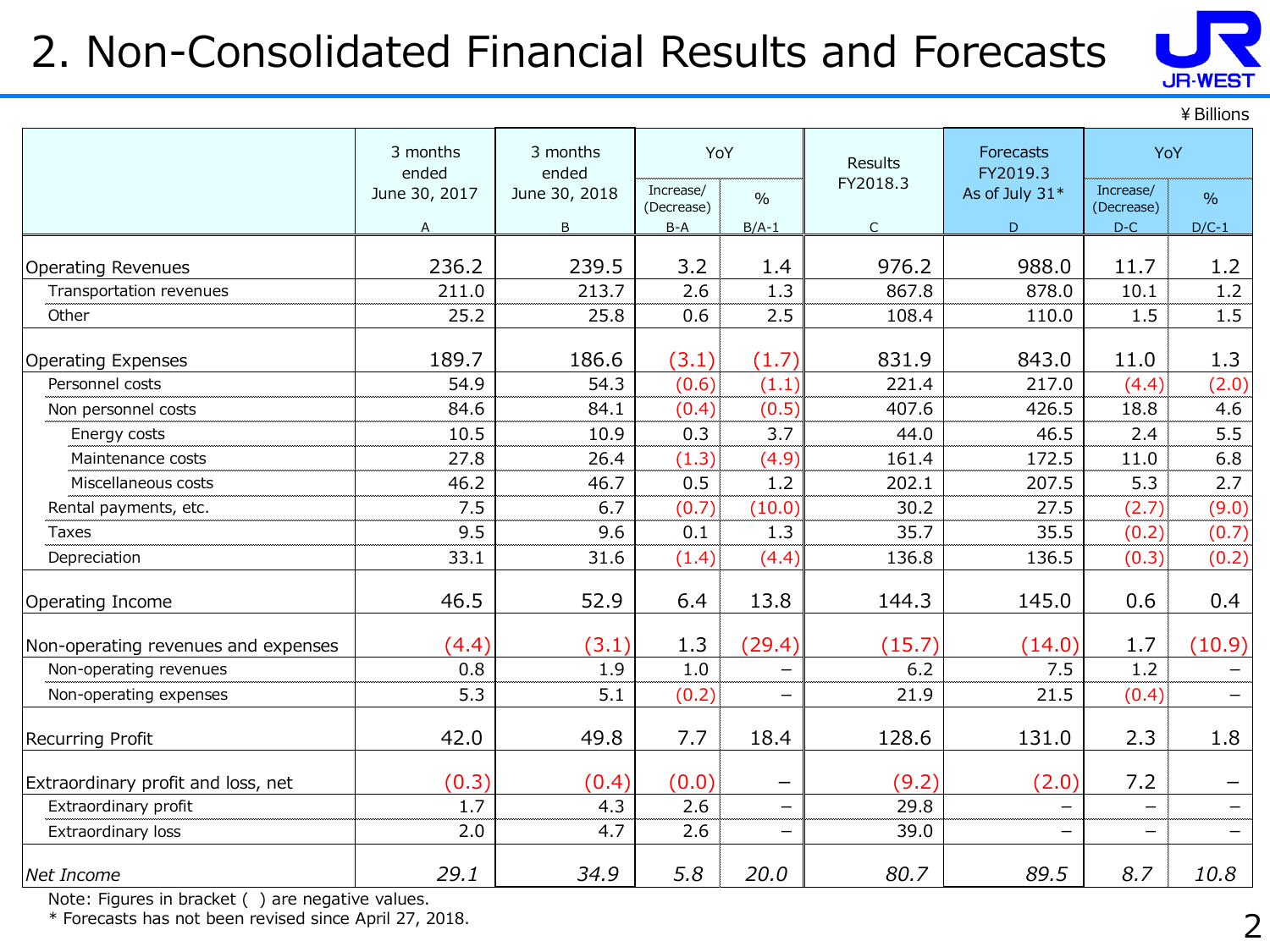#### 3. Major Factors of Increase/Decrease in Transportation Revenues



¥Billions

|                   |                             |       |                     |                                                 | Results for 3 months ended June 30,2018         |        |
|-------------------|-----------------------------|-------|---------------------|-------------------------------------------------|-------------------------------------------------|--------|
|                   | Transportation              |       | Increase/(Decrease) | YoY                                             | Major factors                                   |        |
|                   | revenues                    |       | Amount              | $\frac{0}{0}$                                   |                                                 | Amount |
|                   |                             |       |                     |                                                 | Fundamental trend 1.7%                          | 1.8    |
|                   |                             |       |                     |                                                 | Special factors                                 |        |
|                   |                             |       |                     |                                                 | ·Inboud                                         | 0.4    |
| Shinkansen        | 109.7                       | 2.3   | 2.2                 | ·Pattern of weekdays and weekends (Golden Week) | 0.4                                             |        |
|                   |                             |       |                     | ·Northern Osaka Prefecture Earthquake           | (0.4)                                           |        |
|                   |                             |       |                     | etc.                                            |                                                 |        |
|                   |                             |       |                     |                                                 | Fundamental trend (0.1%)                        | (0.0)  |
|                   |                             |       |                     |                                                 | Special factors                                 |        |
| Kansai Urban Area | 77.5                        |       |                     | ·Inbound                                        | 0.2                                             |        |
|                   | (Kyoto-Osaka-<br>Kobe Area) |       | 0.1                 | 0.2                                             | ·Pattern of weekdays and weekends (Golden Week) | 0.1    |
|                   |                             |       |                     |                                                 | ·Northern Osaka Prefecture Earthquake           | (0.4)  |
|                   |                             |       |                     |                                                 | etc.                                            |        |
|                   |                             |       |                     |                                                 | Fundamental trend 0.1%                          | 0.0    |
|                   |                             |       |                     |                                                 | Special factors                                 |        |
|                   | Other                       |       |                     |                                                 | ·Inbound                                        | 0.0    |
|                   | lines                       | 26.4  | 0.1                 | 0.7                                             | ·Pattern of weekdays and weekends (Golden Week) | 0.0    |
|                   |                             |       |                     |                                                 | ·Northern Osaka Prefecture Earthquake           | (0.1)  |
|                   |                             |       |                     |                                                 | etc.                                            |        |
|                   | <b>Conventional lines</b>   | 104.0 | 0.3                 | 0.3                                             |                                                 |        |
|                   |                             |       |                     |                                                 |                                                 |        |
|                   | Total                       | 213.7 | 2.6                 | 1.3                                             |                                                 |        |

Note: Revenues from luggage transportation are omitted due to the small amount. Figures in brackets ( ) are negative values.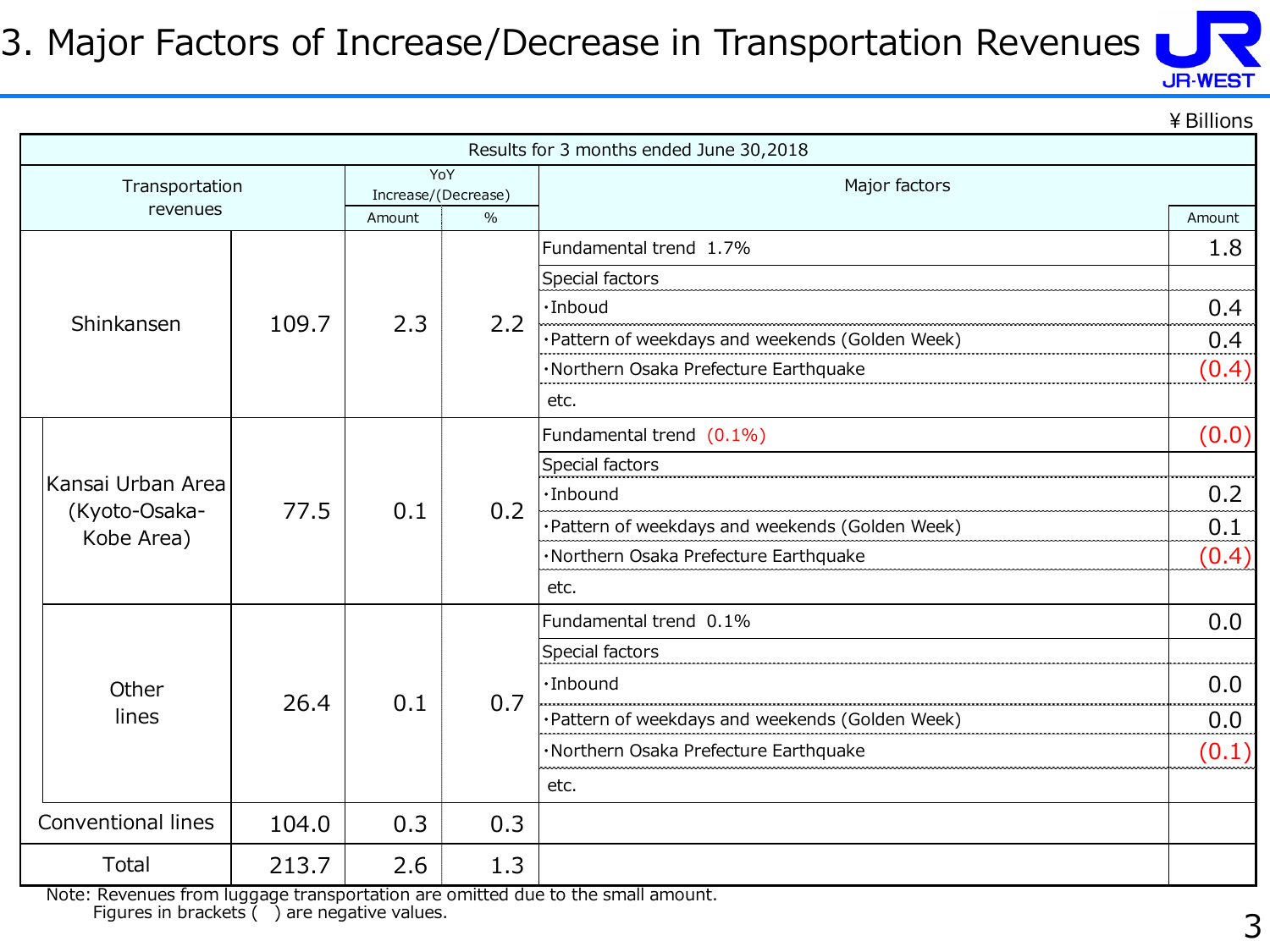

Transportation Revenues **Passenger-Kilometers** 

|                                              |          | ¥ Billions                                              | Millions of passenger-kilometers |          |                       |              |                                                         |          |                         |
|----------------------------------------------|----------|---------------------------------------------------------|----------------------------------|----------|-----------------------|--------------|---------------------------------------------------------|----------|-------------------------|
|                                              |          | Results for 3 months ended June 30<br>$(4/1 \sim 6/30)$ |                                  | FY2018.3 | FY2019.3<br>Forecasts | YoY          | Results for 3 months ended June 30<br>$(4/1 \sim 6/30)$ |          |                         |
|                                              | FY2018.3 | FY2019.3                                                | YoY                              | Results  | As of July 31*        |              | FY2018.3                                                | FY2019.3 | YoY                     |
| Total                                        | 211.0    | 213.7                                                   | 2.6<br>1.3%                      | 867.8    | 878.0                 | 10.1<br>1.2% | 14,666                                                  | 14,750   | 83<br>0.6%              |
| Shinkansen                                   | 107.3    | 109.7                                                   | 2.3<br>2.2%                      | 447.7    | 454.7                 | 7.0<br>1.6%  | 4,999                                                   | 5,075    | 75<br>1.5%              |
| <b>Commuter Passes</b>                       | 2.7      | 2.8                                                     | 0.1<br>3.8%                      | 10.7     |                       |              | 216                                                     | 225      | 8<br>4.0%               |
| Non-Commuter Passes                          | 104.6    | 106.8                                                   | 2.2<br>2.2%                      | 436.9    |                       |              | 4,783                                                   | 4,850    | 67<br>1.4%              |
| <b>Conventional Lines</b>                    | 103.7    | 104.0                                                   | 0.3<br>0.3%                      | 420.0    | 423.2                 | 3.1<br>0.7%  | 9,667                                                   | 9,674    | 7<br>0.1%               |
| <b>Commuter Passes</b>                       | 36.3     | 36.4                                                    | 0.0<br>0.1%                      | 142.0    |                       |              | 6,002                                                   | 5,997    | (5)<br>$(0.1\%)$        |
| Non-Commuter Passes                          | 67.3     | 67.6                                                    | 0.2<br>0.4%                      | 277.9    |                       | —            | 3,664                                                   | 3,677    | 12 <sup>2</sup><br>0.3% |
| Kansai Urban Area<br>(Kyoto-Osaka-Kobe Area) | 77.4     | 77.5                                                    | 0.1<br>0.2%                      | 309.0    | 312.0                 | 3.0<br>1.0%  | 7,611                                                   | 7,610    | (0)<br>0.0%             |
| <b>Commuter Passes</b>                       | 29.8     | 29.9                                                    | 0.0<br>0.2%                      | 116.9    |                       |              | 4,914                                                   | 4,913    | (1)<br>0.0%             |
| Non-Commuter Passes                          | 47.5     | 47.5                                                    | 0.0<br>0.1%                      | 192.0    |                       |              | 2,697                                                   | 2,697    | $\mathbf{0}$<br>0.0%    |
| <b>Other Lines</b>                           | 26.3     | 26.4                                                    | 0.1<br>0.7%                      | 111.0    | 111.1                 | 0.0<br>0.1%  | 2,055                                                   | 2,063    | 8<br>0.4%               |
| <b>Commuter Passes</b>                       | 6.4      | 6.4                                                     | (0.0)<br>(0.3%)                  | 25.1     |                       |              | 1,087                                                   | 1,084    | (3)<br>(0.4%)           |
| Non-Commuter Passes                          | 19.8     | 20.0                                                    | 0.1<br>1.0%                      | 85.9     |                       | —            | 967                                                     | 979      | 12 <sup>2</sup><br>1.3% |

Note: Figures in bracket ( ) are negative values.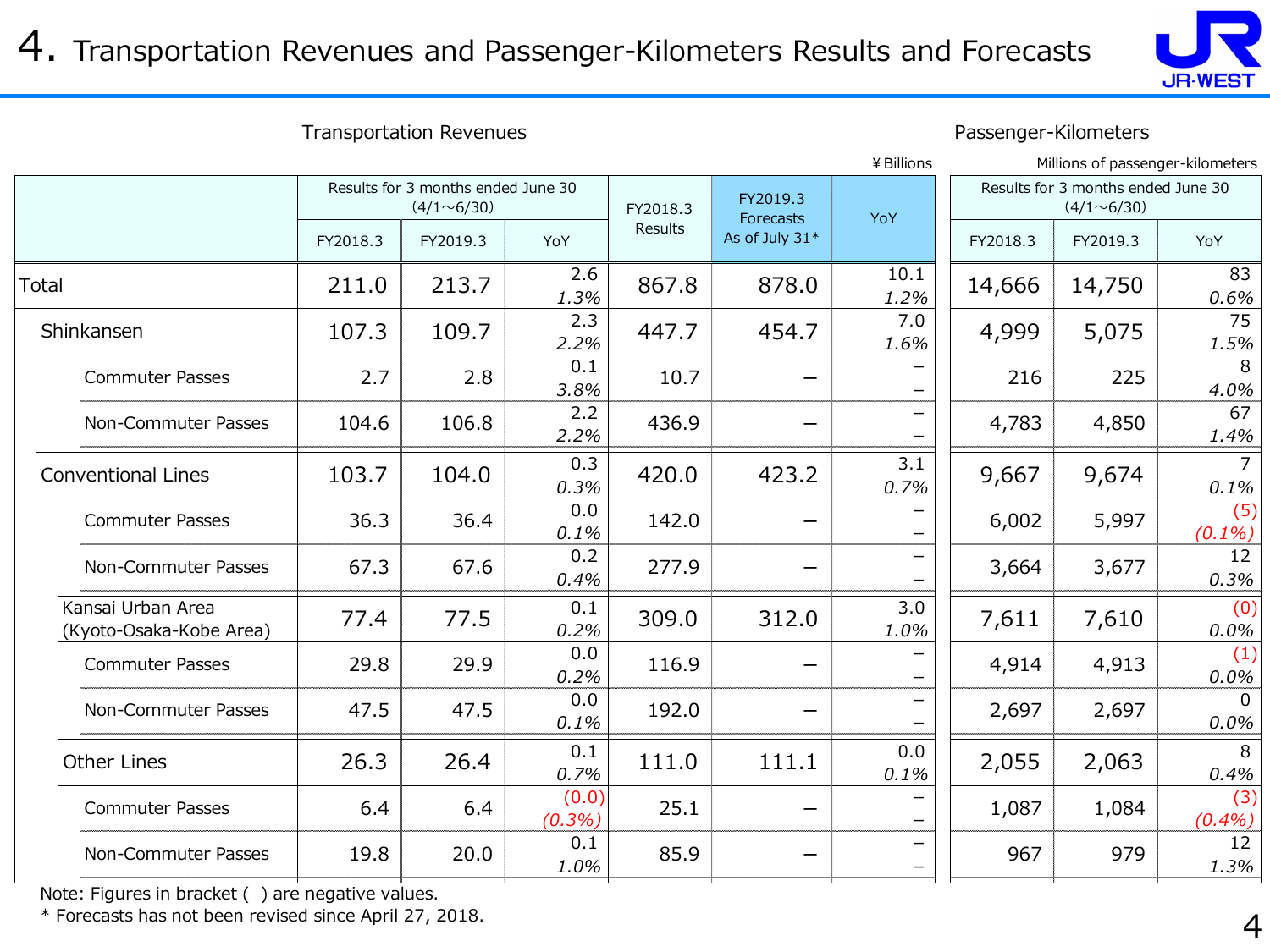#### 5. Major Factors of Increase/Decrease in Operating Expenses (Non-consolidated)

| <b>JR-WEST</b> |  |
|----------------|--|

¥Billions

|                                  | Results for 3 months ended June 30,2018 |                                          |        |                                                                                                  |  |  |  |
|----------------------------------|-----------------------------------------|------------------------------------------|--------|--------------------------------------------------------------------------------------------------|--|--|--|
|                                  |                                         | YoY                                      |        |                                                                                                  |  |  |  |
|                                  |                                         | Increase/<br>$\frac{0}{0}$<br>(Decrease) |        | Major factors (YoY)                                                                              |  |  |  |
| Personnel costs                  | 54.3                                    | (0.6)                                    | (1.1)  | Difference in personnel, etc                                                                     |  |  |  |
| Energy costs                     | 10.9                                    | 0.3                                      | 3.7    | · Increase in adjustment amount for fuel cost, etc.                                              |  |  |  |
| Maintenance costs                | 26.4                                    | (1.3)                                    | (4.9)  | Difference in progress of maintenance work<br>Decrease in maintenance costs for structures, etc. |  |  |  |
| Miscellaneous costs              | 46.7                                    | 0.5                                      | 1.2    | · Increase in payments for other JR companies<br>· Increase in system-related costs, etc.        |  |  |  |
| Rental Payments, etc             | 6.7                                     | (0.7)                                    | (10.0) | ·JR Tozai Line, etc.                                                                             |  |  |  |
| <b>Taxes</b>                     | 9.6                                     | 0.1                                      | 1.3    |                                                                                                  |  |  |  |
| Depreciation and<br>amortization | 31.6                                    | (1.4)                                    | (4.4)  | ·Progress of depreciation and amortization, etc.                                                 |  |  |  |
| Total                            | 186.6                                   | (3.1)                                    | (1.7)  |                                                                                                  |  |  |  |

Note: Figures in brackets ( ) are negative values.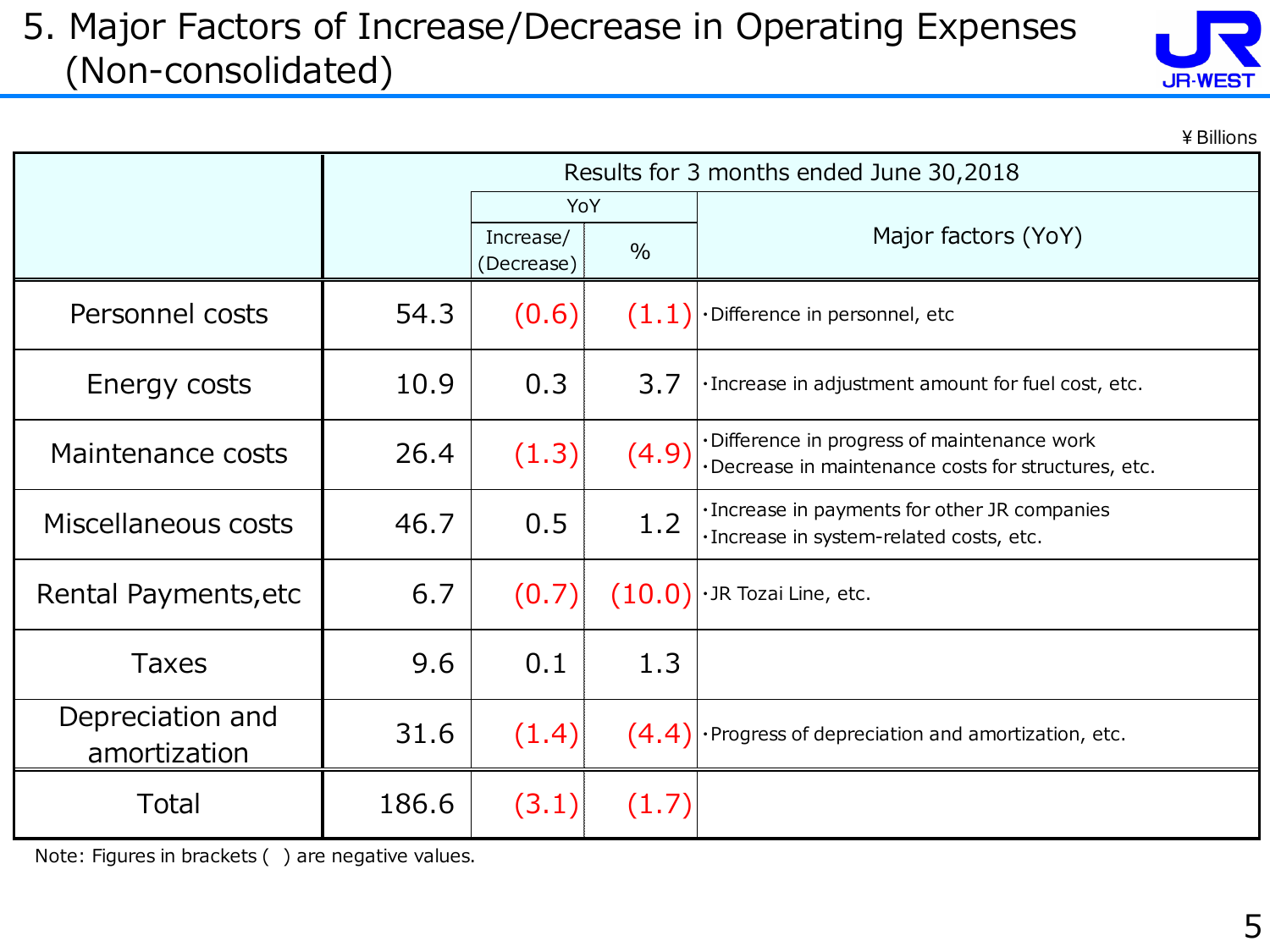## 6. Consolidated Financial Results and Forecasts



¥Billions

|                                         | 3 months<br>ended  | 3 months<br>ended  | YoY                              |                          | Results                  | Forecasts<br>FY2019.3    | YoY                              |                 |
|-----------------------------------------|--------------------|--------------------|----------------------------------|--------------------------|--------------------------|--------------------------|----------------------------------|-----------------|
|                                         | June 30, 2017<br>Α | June 30, 2018<br>В | Increase/<br>(Decrease)<br>$B-A$ | $\frac{0}{0}$<br>$B/A-1$ | FY2018.3<br>$\mathsf{C}$ | As of July 31*<br>D      | Increase/<br>(Decrease)<br>$D-C$ | $\%$<br>$D/C-1$ |
| <b>Operating Revenues</b>               | 352.5              | 361.1              | 8.5                              | 2.4                      | 1,500.4                  | 1,525.5                  | 25.0                             | 1.7             |
| Operating Expenses                      | 297.7              | 300.8              | 3.0                              | 1.0                      | 1,309.0                  | 1,338.0                  | 28.9                             | 2.2             |
| Operating Income                        | 54.7               | 60.2               | 5.4                              | 10.0                     | 191.3                    | 187.5                    | (3.8)                            | (2.0)           |
| Non-operating revenues and expenses     | (4.2)              | (3.8)              | 0.3                              | (9.2)                    | (13.5)                   | (13.5)                   | 0.0                              | (0.6)           |
| Non-operating revenues                  | 1.2                | 1.5                | 0.2                              |                          | 9.0                      | 8.6                      | (0.4)                            |                 |
| Non-operating expenses                  | 5.5                | 5.4                | (0.1)                            | $\overline{\phantom{0}}$ | 22.6                     | 22.1                     | (0.5)                            |                 |
| <b>Recurring Profit</b>                 | 50.5               | 56.4               | 5.8                              | 11.7                     | 177.7                    | 174.0                    | (3.7)                            | (2.1)           |
| Extraordinary profit and loss, net      | 0.7                | (0.4)              | (1.2)                            |                          | (7.1)                    | (7.0)                    | 0.1                              |                 |
| Extraordinary profit                    | 3.3                | 4.7                | 1.3                              | $\qquad \qquad -$        | 32.8                     | $\overline{\phantom{0}}$ | $\overline{\phantom{0}}$         |                 |
| Extraordinary loss                      | 2.6                | 5.2                | 2.6                              | $\overline{\phantom{m}}$ | 39.9                     |                          | $\overbrace{\phantom{1232211}}$  |                 |
| Profit attributable to owners of parent | 34.7               | 38.5               | 3.8                              | 11.0                     | 110.4                    | 111.0                    | 0.5                              | 0.5             |
| Comprehensive Income                    | 36.0               | 38.8               | 2.8                              | 7.9                      | 114.1                    |                          |                                  |                 |

Note: Figures in bracket ( ) are negative values.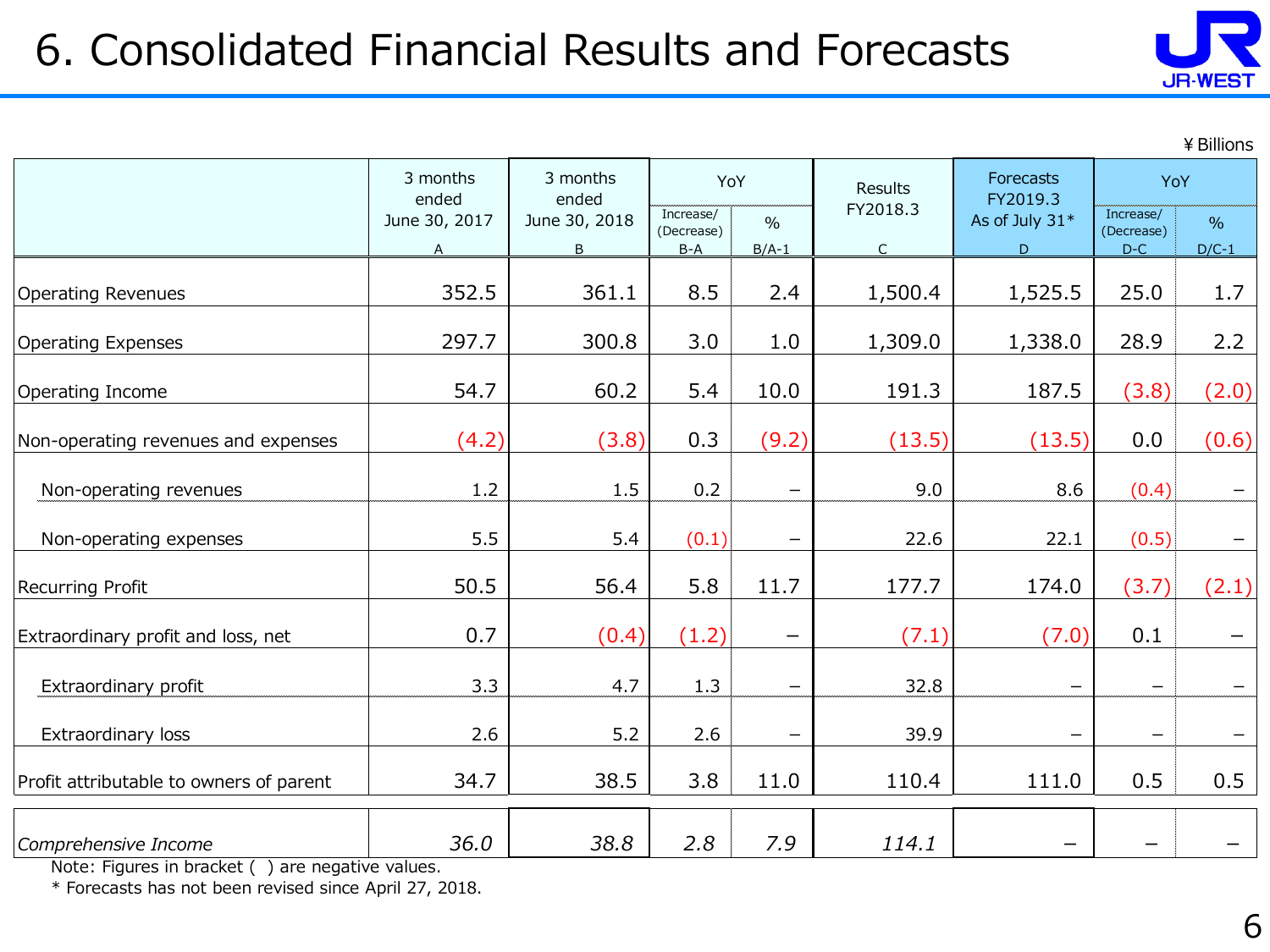#### 7. Consolidated Financial Results and Forecasts (Segment Information)

**JR-WEST** 

|                                                                 |                   |                   |                         |                   |              |                              |                         | ¥ Billions    |
|-----------------------------------------------------------------|-------------------|-------------------|-------------------------|-------------------|--------------|------------------------------|-------------------------|---------------|
|                                                                 | 3 months<br>ended | 3 months<br>ended |                         | YoY               | Results      | <b>Forecasts</b><br>FY2019.3 | YoY                     |               |
|                                                                 | June 30, 2017     | June 30, 2018     | Increase/<br>(Decrease) | $\frac{0}{0}$     | FY2018.3     | As of July 31*1              | Increase/<br>(Decrease) | $\frac{0}{0}$ |
|                                                                 | A                 | B                 | $B-A$                   | $B/A-1$           | $\mathsf{C}$ | D                            | $D-C$                   | $D/C-1$       |
| Operating Revenues* <sup>2</sup>                                | 352.5             | 361.1             | 8.5                     | 2.4               | 1,500.4      | 1,525.5                      | 25.0                    | 1.7           |
| Transportation                                                  | 229.7             | 232.9             | 3.1                     | 1.4               | 950.8        | 962.0                        | 11.1                    | 1.2           |
| Retail                                                          | 56.6              | 58.5              | 1.9                     | 3.4               | 239.8        | 244.8                        | 4.9                     | 2.1           |
| Sales of goods and food services                                | 38.6              | 40.5              | 1.9                     | 5.1               | 161.7        | 167.0                        | 5.2                     | 3.3           |
| [Accommodation-oriented budget hotels] (restated) <sup>*3</sup> | $[2.7]$           | [2.9]             | [0.2]                   | [10.5]            | [11.6]       | [12.7]                       | $[1.0]$                 | [9.0]         |
| <b>Department Stores</b>                                        | 16.0              | 15.9              | (0.1)                   | (0.6)             | 70.1         | 69.1                         | (1.0)                   | (1.4)         |
| Real estate                                                     | 35.0              | 33.8              | (1.2)                   | (3.4)             | 139.6        | 147.8                        | 8.1                     | 5.8           |
| Shopping center                                                 | 14.3              | 14.9              | 0.6                     | 4.4               | 59.6         | 60.7                         | 1.0                     | 1.8           |
| Real estate lease and sale                                      | 20.1              | 18.3              | (1.8)                   | (9.3)             | 78.1         | 85.1                         | 6.9                     | 9.0           |
| [Real estate sale] (restated)                                   | [9.5]             | $[7.2]$           | [(2.3)]                 | [(24.3)]          | [35.0]       | [40.7]                       | [5.7]                   | [16.4]        |
| Other businesses                                                | 31.0              | 35.7              | 4.6                     | 15.1              | 170.0        | 170.9                        | 0.8                     | 0.5           |
| Hotel                                                           | 9.0               | 8.4               | (0.5)                   | (6.2)             | 35.6         | 36.1                         | 0.4                     | 1.3           |
| Nippon Travel Agency                                            | 8.8               | 8.4               | (0.3)                   | (4.3)             | 41.3         | 41.9                         | 0.5                     | 1.3           |
| Operating Income <sup>*2</sup>                                  | 54.7              | 60.2              | 5.4                     | 10.0              | 191.3        | 187.5                        | (3.8)                   | (2.0)         |
| Transportation                                                  | 42.7              | 48.9              | 6.2                     | 14.6              | 130.3        | 130.6                        | 0.2                     | 0.2           |
| Retail                                                          | 1.4               | 1.7               | 0.2                     | 17.8              | 7.2          | 5.7                          | (1.5)                   | (21.9)        |
| Sales of goods and food services                                | 1.3               | 1.4               | 0.0                     | 6.2               | 6.0          | 4.4                          | (1.6)                   | (27.7)        |
| Department stores                                               | 0.0               | 0.2               | 0.2                     | 510.0             | 0.9          | 1.0                          | 0.0                     | 1.1           |
| Real estate                                                     | 10.5              | 9.6               | (0.9)                   | (9.4)             | 35.7         | 33.4                         | (2.3)                   | (6.7)         |
| Shopping center                                                 | 2.2               | 2.5               | 0.3                     | 14.0              | 8.7          | 8.5                          | (0.2)                   | (2.5)         |
| Real estate lease and sale                                      | 6.0               | 6.7               | 0.6                     | 11.5              | 17.3         | 15.6                         | (1.7)                   | (10.3)        |
| Other businesses                                                | (0.4)             | (0.9)             | (0.5)                   |                   | 19.9         | 21.1                         | 1.1                     | 5.7           |
| Hotel                                                           | 0.5               | 0.1               | (0.4)                   | (75.1)            | 1.9          | 1.4                          | (0.5)                   | (29.5)        |
| Nippon Travel Agency                                            | (1.2)             | (1.2)             | 0.0                     | $\qquad \qquad -$ | 0.2          | 0.3                          | 0.0                     | 9.6           |

Note: Figures in bracket ( ) are negative values.

\*1 Forecasts has not been revised since April 27, 2018.

\*2 The breakdowns of operating revenues and operating income by each segment are the sums of those of major subsidiaries.

\*3 Figures in brackets 【 】 are the sales of accommodation-oriented budget hotel, "VIA INN", sales, excluding Shimonoseki (non-consolidated), Asakusa (other business segment), and Hiroshima Kanayamacho (other business segment) locations.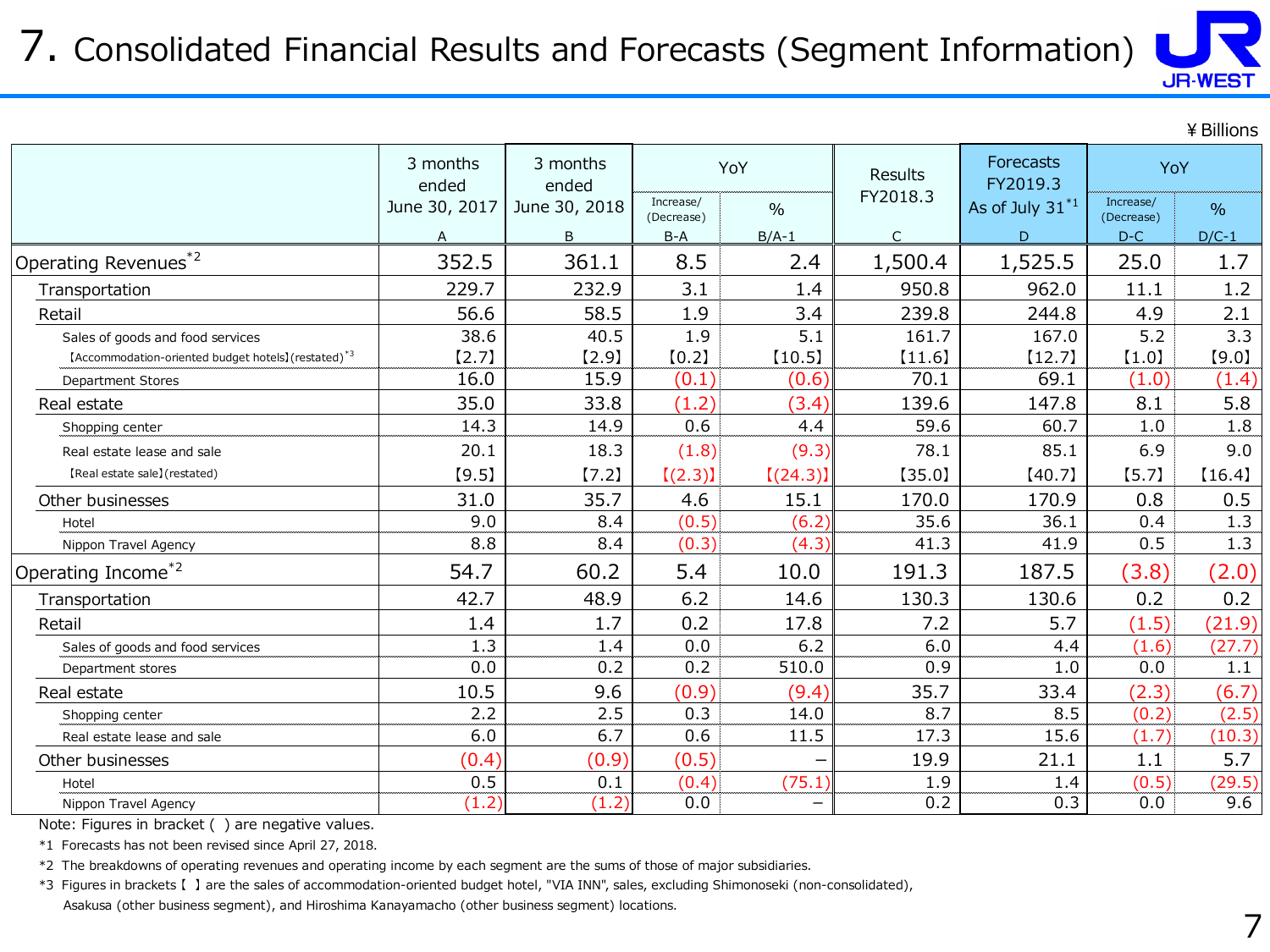

 $\angle$  Billions

|                         |                      |                           |       | Results for 3 months ended June 30,2018 |        |                                                                |  |  |  |  |
|-------------------------|----------------------|---------------------------|-------|-----------------------------------------|--------|----------------------------------------------------------------|--|--|--|--|
|                         |                      |                           |       |                                         | YoY    |                                                                |  |  |  |  |
|                         |                      |                           |       | Increase/<br>(Decrease)                 | $\%$   | Major factors (YoY)                                            |  |  |  |  |
|                         | Sales of goods       | <b>Operating Revenues</b> | 40.5  | 1.9                                     | 5.1    | ·Seven-Eleven allied stores favorable, etc.                    |  |  |  |  |
| Retail                  | and food services    | Operating Income          | 1.4   | 0.0                                     | 6.2    |                                                                |  |  |  |  |
|                         |                      | <b>Operating Revenues</b> | 15.9  | (0.1)                                   | (0.6)  |                                                                |  |  |  |  |
|                         | Department stores    | Operating Income          | 0.2   | 0.2                                     | 510.0  |                                                                |  |  |  |  |
|                         | Shopping center      | <b>Operating Revenues</b> | 14.9  | 0.6                                     |        | $4.4$ · Renovation of the B1 and B2 levels at LUCUA 1100, etc. |  |  |  |  |
| Real estate             |                      | Operating Income          | 2.5   | 0.3                                     | 14.0   |                                                                |  |  |  |  |
|                         | Real estate lease    | <b>Operating Revenues</b> | 18.3  | (1.8)                                   | (9.3)  | ·Decrease in number of residences sold, etc.                   |  |  |  |  |
|                         | and sale             | Operating Income          | 6.7   | 0.6                                     | 11.5   |                                                                |  |  |  |  |
|                         | Hotel                | <b>Operating Revenues</b> | 8.4   | (0.5)                                   | (6.2)  | ·Closure of Sannomiya Terminal Building, etc.                  |  |  |  |  |
| <b>Other Businesses</b> |                      | Operating Income          | 0.1   | (0.4)                                   | (75.1) |                                                                |  |  |  |  |
|                         | Nippon travel agency | <b>Operating Revenues</b> | 8.4   | (0.3)                                   | (4.3)  |                                                                |  |  |  |  |
|                         |                      | Operating Income          | (1.2) | 0.0                                     |        |                                                                |  |  |  |  |

Note: Figures in brackets ( ) are negative values.

 $*$  Operating revenues are the revenues from third parties ( = customers).

The breakdowns of operating revenues by each segment are the sums of revenues of major subsidiaries.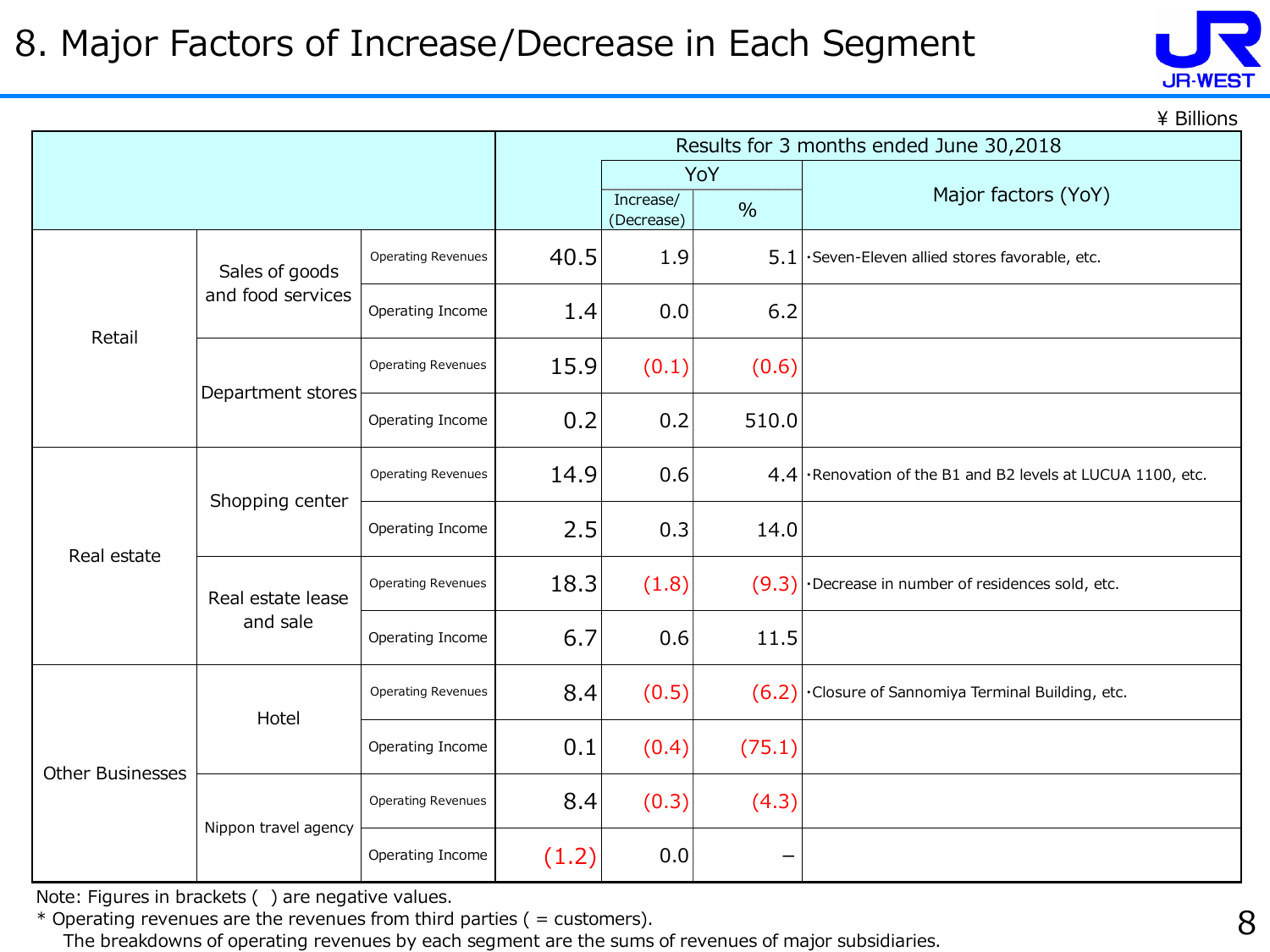

|                                        |                         |                        | ¥ Billions                                   |
|----------------------------------------|-------------------------|------------------------|----------------------------------------------|
|                                        | As of March 31,<br>2018 | As of June 30,<br>2018 | <b>Difference</b><br>increase/<br>(decrease) |
|                                        | $\mathsf{A}$            | B                      | $B-A$                                        |
| Assets <sup>*</sup>                    | 3,071.8                 | 3,055.9                | (15.8)                                       |
| Liabilities*                           | 1,955.5                 | 1,921.0                | (34.4)                                       |
| Net assets                             | 1,116.3                 | 1,134.8                | 18.5                                         |
| Balance of Long-term Debt and Payables | 1,032.2                 | 1,046.9                | 14.7                                         |
| [Average interest rate (%) ]           | [1.86]                  | [1.85]                 | [ (0.01) ]                                   |
| Shinkansen Purchase Liability          | 103.8                   | 103.8                  |                                              |
| [Average interest rate (%) ]           | [6.55]                  | [6.55]                 |                                              |
| <b>Bonds</b>                           | 524.9                   | 539.9                  | 15.0                                         |
| [Average interest rate (%) ]           | [1.58]                  | $[1.57]$               | $(0.01)$ ]                                   |
| Equity ratio $(\%)^*$                  | 33.2                    | 34.0                   | 0.8                                          |
| Net assets per share $(*)$             | 5,273.42                | 5,384.59               | 111.17                                       |

Note: Figures in bracket ( ) are negative values.

\* Figures at the end of FY2018.3 have been retroactively adjusted due to the application of "Partial Amendments to Accounting Standard for Tax Effect Accounting"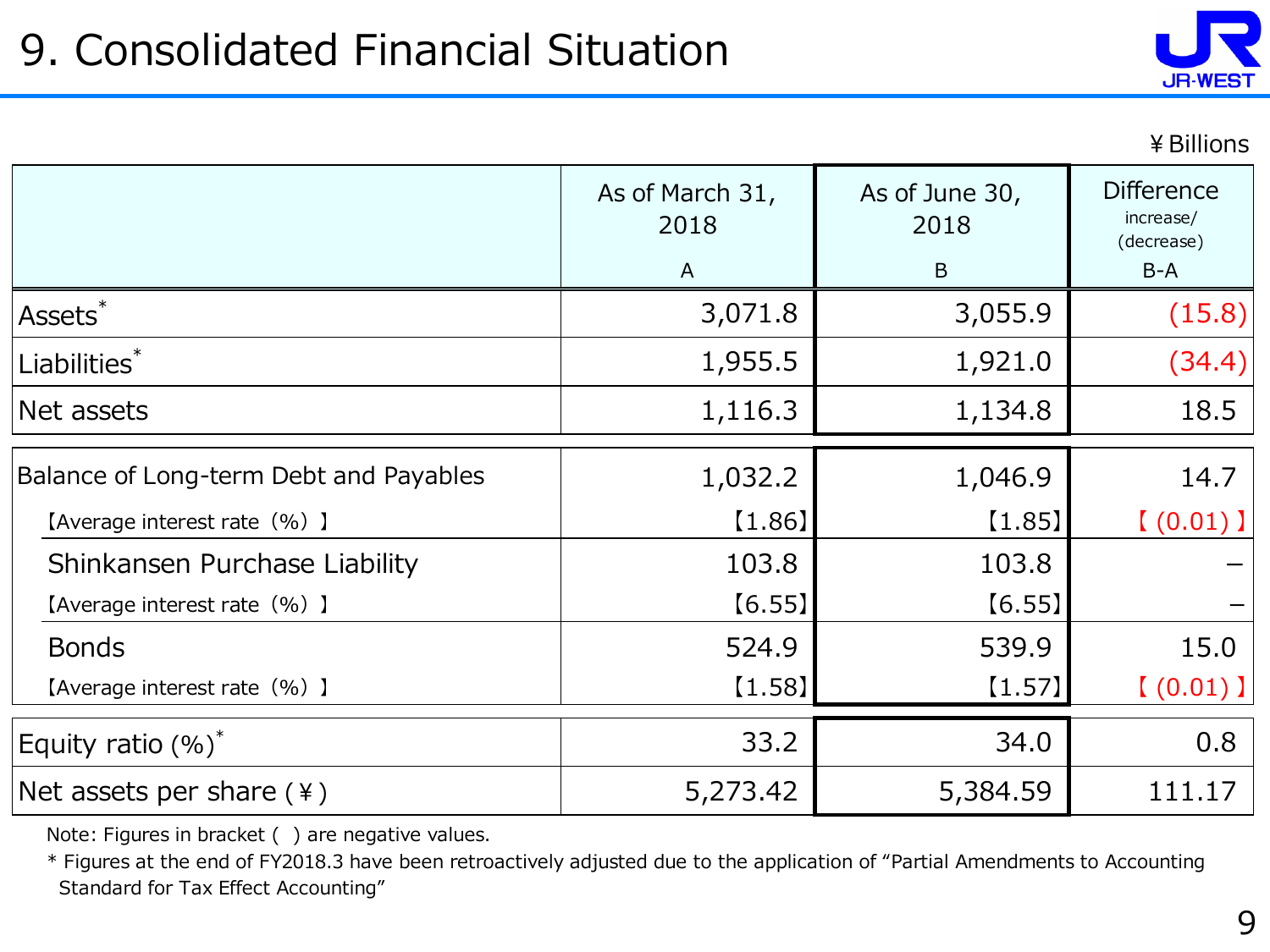## 10. Other Data



#### Persons, ¥Billions

| 10. Other Data                                       |                                 |                                 |                            | <b>JR-WEST</b>                                       |
|------------------------------------------------------|---------------------------------|---------------------------------|----------------------------|------------------------------------------------------|
|                                                      |                                 |                                 |                            | Persons, ¥ Billions                                  |
|                                                      | 3 months ended<br>June 30, 2017 | 3 months ended<br>June 30, 2018 | <b>Results</b><br>FY2018.3 | <b>Forecasts</b><br>FY2019.3<br>As of July $31^{*1}$ |
| ROA (%, Consolidated) <sup>*2</sup>                  | 1.8                             | 2.0                             | 6.3                        | 6.0                                                  |
| ROE (%, Consolidated)                                | 3.7                             | 3.7                             | 11.3                       | 10.5                                                 |
| EBITDA (Consolidated) <sup>*3</sup>                  | 94.6                            | 99.0                            | 356.1                      | 355.2                                                |
| Depreciation (Consolidated)                          | 39.5                            | 38.5                            | 163.5                      | 166.5                                                |
| Capital Expenditures<br>(Consolidated, own fund)     | 29.2                            | 36.6                            | 169.4                      | 280.0                                                |
| Capital Expenditures<br>(Non-consolidated, own fund) | 19.4                            | 27.4                            | 127.8                      | 218.0                                                |
| Safety-related capital expenditures                  | 13.6                            | 18.8                            | 83.2                       | 127.0                                                |
| Dividends per share $(*)$                            | $\overline{\phantom{m}}$        |                                 | 160                        | 175                                                  |

|                                       | 3 months ended<br>June 30, 2017 |        |        | 3 months ended<br>June 30, 2018 |                                                                                                     | <b>Results</b><br>FY2018.3 | <b>Forecasts</b><br>FY2019.3<br>As of July $31^{*1}$ |        |
|---------------------------------------|---------------------------------|--------|--------|---------------------------------|-----------------------------------------------------------------------------------------------------|----------------------------|------------------------------------------------------|--------|
|                                       | Consolidated Non-Consolidated   |        |        |                                 | Consolidated   Non-Consolidated   Consolidated   Non-Consolidated   Consolidated   Non-Consolidated |                            |                                                      |        |
| No. of employees at the end of period | 49,184                          | 26,512 | 49,416 | 25,921                          | 47,869                                                                                              | 25,291                     |                                                      |        |
| Financial Expenses, net               | (5.0)                           | (4.5)  | (4.2)  | (3.2)                           | (20.2)                                                                                              | (19.6)                     | (19.3)                                               | (17.2) |
| Interest and dividend income          | 0.1                             | 0.6    | 0.6    | 1.6                             | 0.7                                                                                                 | 1.2                        | 0.7                                                  | 2.7    |
| Interest expenses                     | 5.2                             | 5.2    | 4.9    | 4.9                             | 20.9                                                                                                | 20.8                       | 20.0                                                 | 19.9   |

Note: Figures in bracket ( ) are negative values.

\*1 Forecasts has not been revised since Apirl 27, 2018.

\*2 Figures at the end of FY2018.3 have been retroactively adjusted due to the application of "Partial Amendments to Accounting Standard for Tax Effect Accounting"

 $*3$  EBITDA = Operating Income + Depreciation + Amortization of goodwill